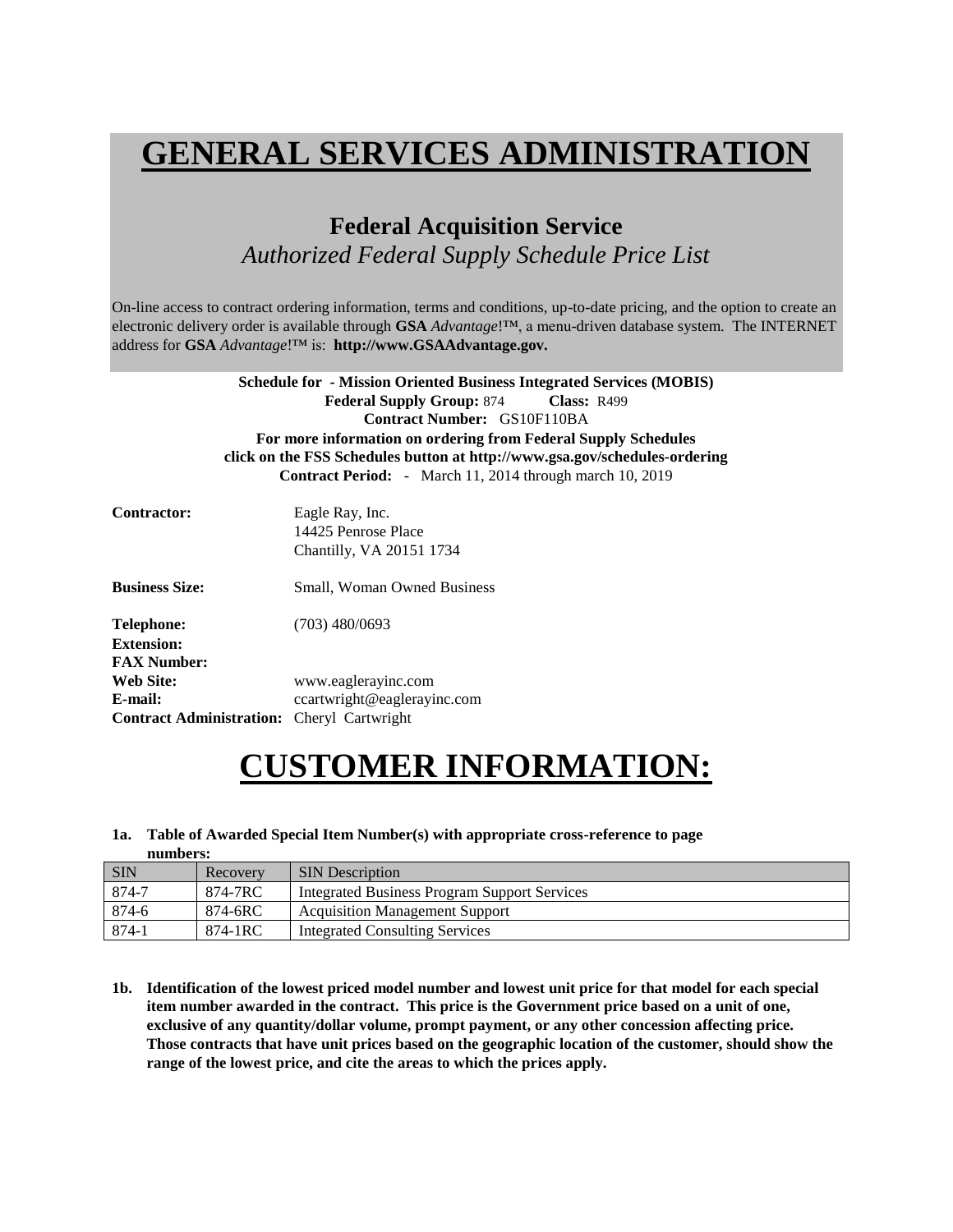- **1c. If the Contractor is proposing hourly rates a description of all corresponding commercial job titles, experience, functional responsibility and education for those types of employees or subcontractors who will perform services shall be provided. If hourly rates are not applicable, indicate "Not applicable" for this item.**
- **2. Maximum Order:** \$1,000,000.00
- **3. Minimum Order**: \$100.00
- **4. Geographic Coverage (delivery Area):** Domestic Only
- **5. Point(s) of production (city, county, and state or foreign country):** Same as company address
- **6. Discount from list prices or statement of net price:** Government net prices (discounts already deducted). See Attachment.
- **7. Quantity discounts:** 1% for orders exceeding \$1,000,000.00
- **8. Prompt payment terms:** 1%, 15 days, Net 30
- **9a. Notification that Government purchase cards are accepted up to the micro-purchase threshold:** Yes
- **9b. Notification whether Government purchase cards are accepted or not accepted above the micropurchase threshold:** will accept over \$3,000
- **10. Foreign items (list items by country of origin):** None
- **11a. Time of Delivery (Contractor insert number of days):** Specified on the Task Order
- **11b. Expedited Delivery. The Contractor will insert the sentence "Items available for expedited delivery are noted in this price list." under this heading. The Contractor may use a symbol of its choosing to highlight items in its price list that have expedited delivery:** Contact Contractor
- **11c. Overnight and 2-day delivery. The Contractor will indicate whether overnight and 2-day delivery are available. Also, the Contractor will indicate that the schedule customer may contact the Contractor for**  rates for overnight and 2-day delivery: Contact Contractor
- **11d. Urgent Requirements. The Contractor will note in its price list the "Urgent Requirements" clause of its contract and advise agencies that they can also contact the Contractor's representative to effect a faster delivery:** Contact Contractor
- **12. F.O.B Points(s):** Destination
- **13a. Ordering Address(es):** Same as Contractor
- **13b. Ordering procedures: For supplies and services, the ordering procedures, information on Blanket Purchase Agreements (BPA's), and a sample BPA can be found at the GSA/FSS Schedule homepage (fss.gsa.gov/schedules).**
- **14. Payment address(es):** Same as company address
- **15. Warranty provision.:** Contractor's standard commercial warranty.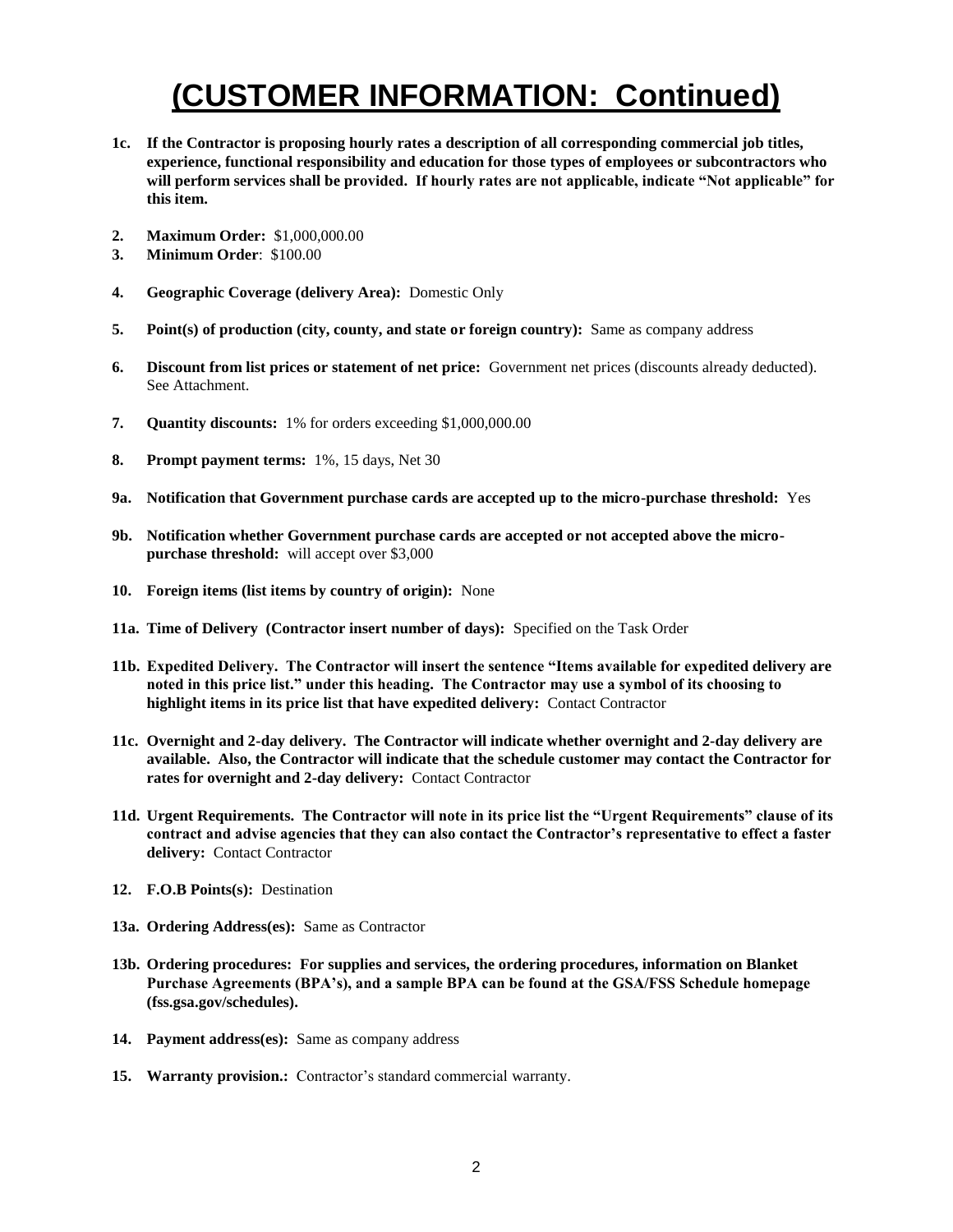- **16. Export Packing Charges (if applicable):** N/A
- **17. Terms and conditions of Government purchase card acceptance (any thresholds above the micropurchase level):** Contact Contractor
- **18. Terms and conditions of rental, maintenance, and repair (if applicable):** N/A
- **19. Terms and conditions of installation (if applicable):** N/A
- **20. Terms and conditions of repair parts indicating date of parts price lists and any discounts from list prices (if applicable):** N/A
- **20a. Terms and conditions for any other services (if applicable):** N/A
- **21. List of service and distribution points (if applicable):** N/A
- **22. List of participating dealers (if applicable):** N/A
- **23. Preventive maintenance (if applicable):** N/A
- **24a. Environmental attributes, e.g., recycled content, energy efficiency, and/or reduced pollutants:** N/A
- **24b. If applicable, indicate that Section 508 compliance information is available on Electronic and Information Technology (EIT) supplies and services and show where full details can be found (e.g. contactor's website or other location.) The EIT standards can be found at:** www.Section508.gov/.
- **25. Data Universal Numbering System (DUNS) number:** 111471350
- **26. Notification regarding registration in Central Contractor Registration (CCR) database:** Registered
- **27. Final Pricing:**

| <b>Labor Category</b>        | <b>Min Edu</b>   | Min<br>Exp     | <b>Customer or</b><br>Contractor<br><b>Site</b> |          |          | <b>Base Period</b> |          |          |
|------------------------------|------------------|----------------|-------------------------------------------------|----------|----------|--------------------|----------|----------|
|                              |                  |                |                                                 | Year 1   | Year 2   | Year 3             | Year 4   | Year 5   |
| Process Analyst 1            | <b>Bachelors</b> | 2              | <b>Customer Site</b>                            | \$96.35  | \$98.28  | \$100.24           | \$102.25 | \$104.29 |
| Process Analyst 2            | <b>Bachelors</b> | 5              | <b>Customer Site</b>                            | \$111.33 | \$113.56 | \$115.83           | \$118.15 | \$120.51 |
| Process Analyst 3            | <b>Bachelors</b> | 7              | <b>Customer Site</b>                            | \$131.64 | \$134.27 | \$136.96           | \$139.70 | \$142.49 |
| <b>Business Analyst 1</b>    | <b>Bachelors</b> | $\overline{c}$ | <b>Customer Site</b>                            | \$111.16 | \$113.38 | \$115.65           | \$117.96 | \$120.32 |
| <b>Business Analyst 2</b>    | <b>Bachelors</b> | 5              | <b>Customer Site</b>                            | \$135.82 | \$138.54 | \$141.31           | \$144.13 | \$147.02 |
| <b>Business Analyst 3</b>    | <b>Bachelors</b> | $\tau$         | <b>Customer Site</b>                            | \$163.41 | \$166.68 | \$170.01           | \$173.41 | \$176.88 |
| Performance Manager 1        | <b>Bachelors</b> | $\overline{2}$ | <b>Customer Site</b>                            | \$113.50 | \$115.77 | \$118.08           | \$120.44 | \$122.85 |
| Performance Manager 2        | <b>Bachelors</b> | 5              | <b>Customer Site</b>                            | \$131.64 | \$134.27 | \$136.96           | \$139.70 | \$142.49 |
| Performance Manager 3        | <b>Bachelors</b> | $\tau$         | <b>Customer Site</b>                            | \$162.22 | \$165.46 | \$168.77           | \$172.15 | \$175.59 |
| <b>Acquisition Analyst 1</b> | <b>Bachelors</b> | 2              | <b>Customer Site</b>                            | \$83.64  | \$85.31  | \$87.02            | \$88.76  | \$90.53  |
| <b>Acquisition Analyst 2</b> | <b>Bachelors</b> | 5              | <b>Customer Site</b>                            | \$100.94 | \$102.96 | \$105.02           | \$107.12 | \$109.26 |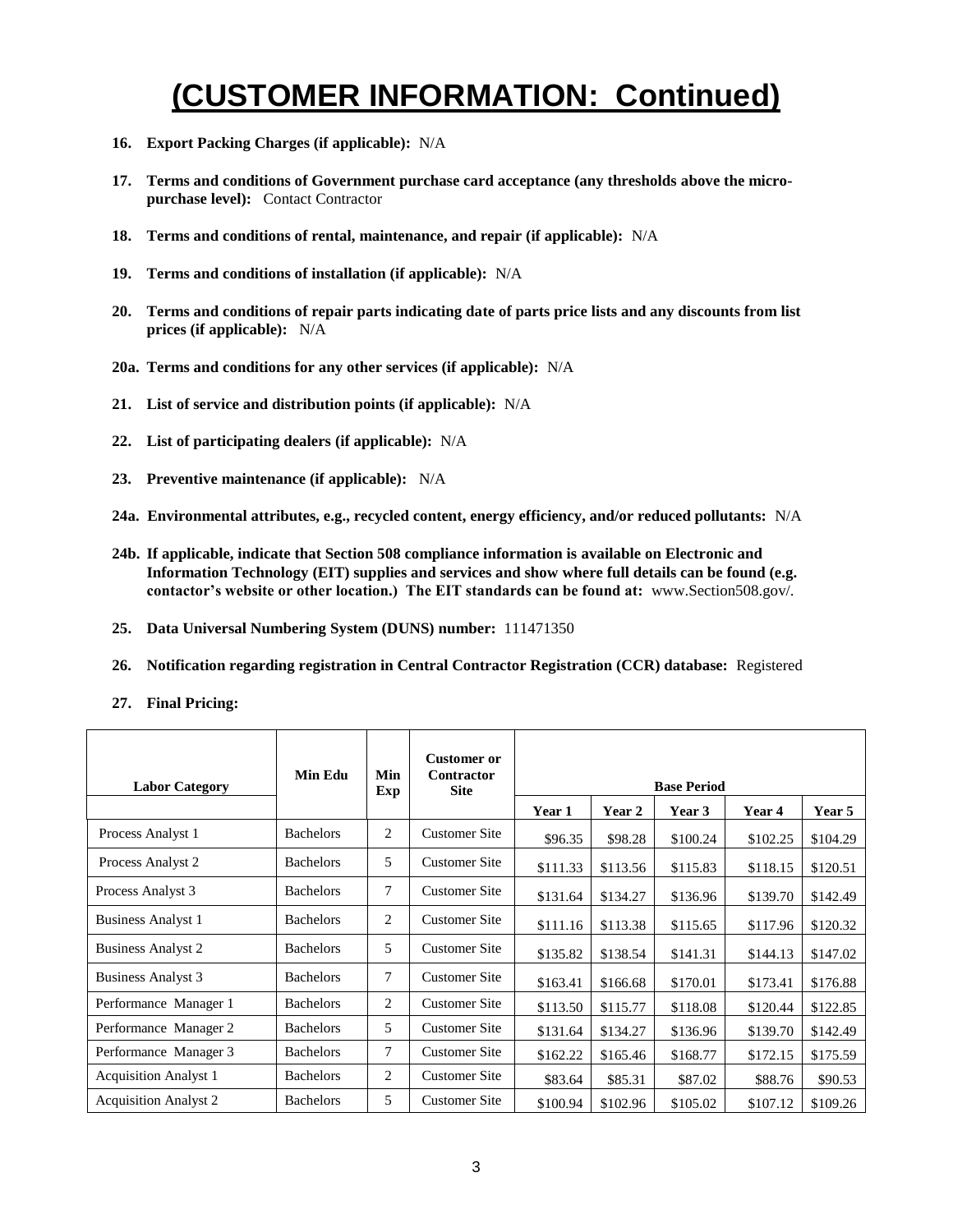| <b>Acquisition Analyst 3</b>       | <b>Bachelors</b> | 7        | <b>Customer Site</b>   | \$138.33 | \$141.09 | \$143.91 | \$146.79 | \$149.73 |
|------------------------------------|------------------|----------|------------------------|----------|----------|----------|----------|----------|
| Program Manager 1                  | <b>Masters</b>   | 7        | <b>Customer Site</b>   | \$113.50 | \$115.77 | \$118.08 | \$120.44 | \$122.85 |
| Program Manager 2                  | <b>Masters</b>   | 10       | <b>Customer Site</b>   | \$134.76 | \$137.45 | \$140.20 | \$143.01 | \$145.87 |
| Program Manager 3                  | <b>Masters</b>   | 15       | <b>Customer Site</b>   | \$143.74 | \$146.61 | \$149.54 | \$152.53 | \$155.58 |
| Program Manager 2                  | <b>Masters</b>   | 10       | <b>Contractor Site</b> | \$149.54 | \$152.53 | \$155.58 | \$158.69 | \$161.86 |
| Program Manager 3                  | <b>Masters</b>   | 15       | <b>Contractor Site</b> | \$180.57 | \$184.19 | \$187.87 | \$191.63 | \$195.46 |
| Project Manager 1                  | <b>Bachelors</b> | 2        | <b>Customer Site</b>   | \$88.30  | \$90.06  | \$91.87  | \$93.70  | \$95.58  |
| Project Manager 2                  | <b>Bachelors</b> | 5        | <b>Customer Site</b>   | \$121.50 | \$123.93 | \$126.41 | \$128.94 | \$131.52 |
| Project Manager 3                  | <b>Bachelors</b> | $\tau$   | <b>Customer Site</b>   | \$134.76 | \$137.45 | \$140.20 | \$143.01 | \$145.87 |
| <b>Quality Assurance Analyst 2</b> | <b>Bachelors</b> | 5        | <b>Customer Site</b>   | \$117.30 | \$119.64 | \$122.04 | \$124.48 | \$126.97 |
| Principle Consultant 1             | <b>Masters</b>   | $\tau$   | <b>Customer Site</b>   | \$132.29 | \$134.94 | \$137.64 | \$140.39 | \$143.20 |
| Principle Consultant 2             | <b>Masters</b>   | 10       | <b>Customer Site</b>   | \$184.19 | \$187.87 | \$191.63 | \$195.46 | \$199.37 |
| Principle Consultant 3             | <b>Masters</b>   | 15       | <b>Customer Site</b>   | \$216.17 | \$220.50 | \$224.91 | \$229.41 | \$233.99 |
| Principle Consultant 3             | <b>Masters</b>   | 15       | <b>Contractor Site</b> | \$234.03 | \$238.71 | \$243.49 | \$248.36 | \$253.32 |
| Program Coordinator 1              | <b>Bachelors</b> | $\Omega$ | <b>Customer Site</b>   | \$42.93  | \$43.79  | \$44.67  | \$45.56  | \$46.47  |
| Program Coordinator 2              | <b>Bachelors</b> | 3        | <b>Customer Site</b>   | \$64.31  | \$65.59  | \$66.91  | \$68.24  | \$69.61  |

**Service Contract Act:** The Service Contract Act (SCA) is applicable to this contract as it applies to the entire MOBIS Schedule and all services provided. While no specific labor categories have been identified as being subject to SCA due to exemptions for professional employees (FAR 22.1101, 22.1102 and 29 CRF 541.300), this contract still maintains the provisions and protections for SCA eligible labor categories. If and / or when the contractor adds SCA labor categories / employees to the contract through the modification process, the contractor must inform the Contracting Officer and establish a SCA matrix identifying the GSA labor category titles, the occupational code, SCA labor category titles and the applicable WD number. Failure to do so may result in cancellation of the contract.

#### **LABOR CATEGORIES DESCRIPTIONS**

| <b>Labor Categories</b> | <b>Description</b>                                                                                                                                                                                                                                                                  |
|-------------------------|-------------------------------------------------------------------------------------------------------------------------------------------------------------------------------------------------------------------------------------------------------------------------------------|
| Process Analyst 1       | Functional Duties/Responsibilities: Provides process analysis and recommendation support; assists in the<br>definition, development and maintenance of Process Flow Documentation and related process artifacts;<br>and supports quality assurance surveillance audits and reviews. |
|                         | <i>Minimum Education/Experience:</i> Bachelor's degree or equivalent experience/training $+2$ years<br>experience.                                                                                                                                                                  |
| Process Analyst 2       | <i>Functional Duties/Responsibilities:</i> Provides process analysis and recommendation support; definition,<br>development and maintenance of Process Flow Documentation and related process artifacts; and conducts<br>quality assurance surveillance audits and reviews.         |
|                         | Minimum Education/Experience: Bachelors degree or equivalent training/experience + 5 years experience                                                                                                                                                                               |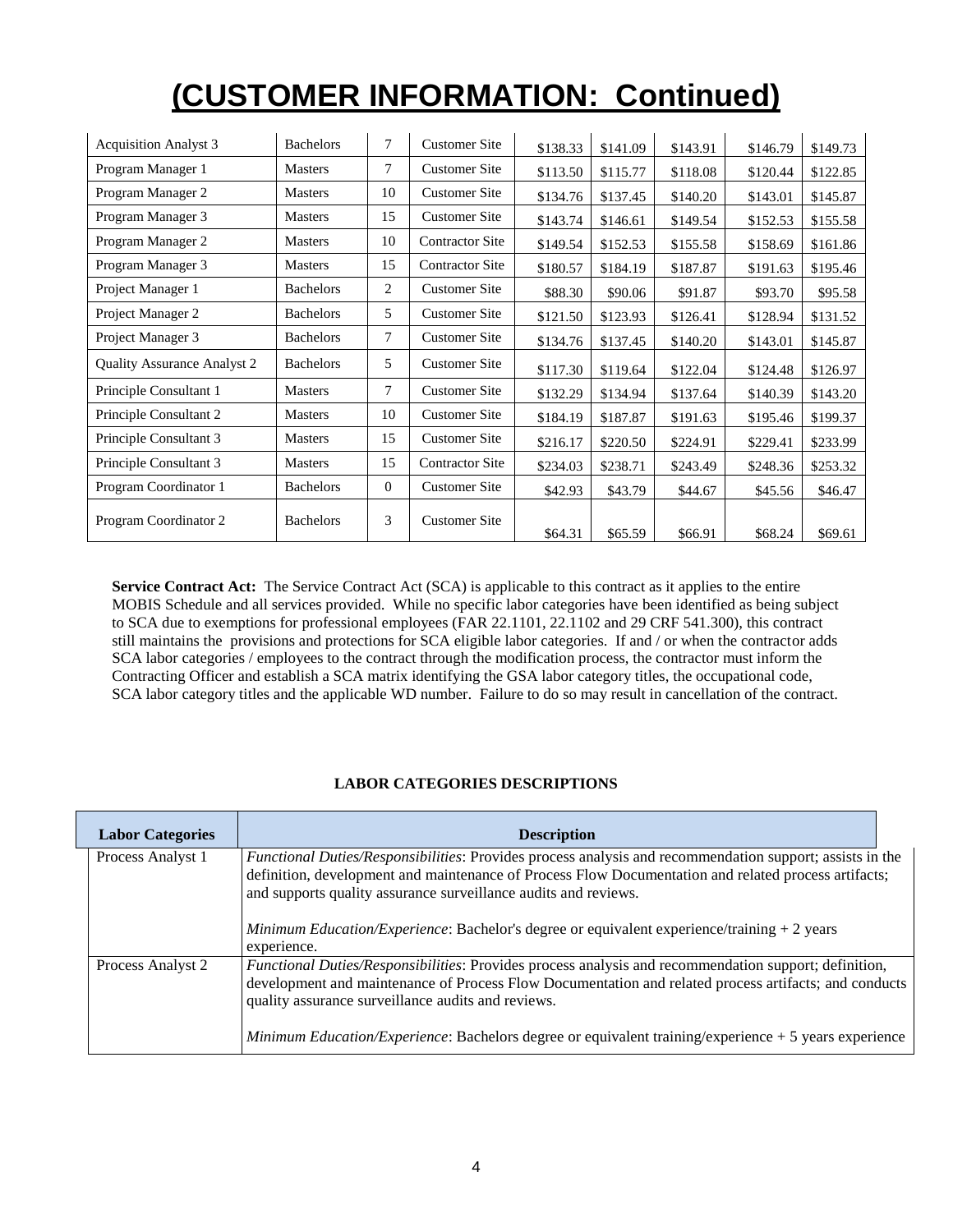| <b>Labor Categories</b>               | <b>Description</b>                                                                                                                                                                                                                                                                                                                                                                                                                                                                                                                                                                                                                                                                                                                                                                                                                                                                                                          |
|---------------------------------------|-----------------------------------------------------------------------------------------------------------------------------------------------------------------------------------------------------------------------------------------------------------------------------------------------------------------------------------------------------------------------------------------------------------------------------------------------------------------------------------------------------------------------------------------------------------------------------------------------------------------------------------------------------------------------------------------------------------------------------------------------------------------------------------------------------------------------------------------------------------------------------------------------------------------------------|
| Process Analyst 3                     | Functional Duties/Responsibilities: Provides process analysis and recommendation support; definition,<br>development and maintenance of complex Process Flow Documentation and related process artifacts; and<br>leads quality assurance surveillance audits and reviews.                                                                                                                                                                                                                                                                                                                                                                                                                                                                                                                                                                                                                                                   |
|                                       | Minimum Education/Experience: Bachelors degree or equivalent training/experience + 7 years experience                                                                                                                                                                                                                                                                                                                                                                                                                                                                                                                                                                                                                                                                                                                                                                                                                       |
| <b>Business Analyst 1</b>             | Functional Duties/Responsibilities: Supports efforts to perform studies, tradeoff-analyses, analysis of<br>alternatives, evaluations and other analytic assessments to enable policy development and fact-based<br>decision making. Supports a variety of management and consulting tasks concerned with the design,<br>development and fielding of DoD and commercial systems, including program management functions to<br>provide expert advice, training, assistance, and guidance, in support of management organizational and<br>business improvement efforts; strategic, business and action planning; performance and productivity<br>improvement analyses; and business processes and acquisition planning/analysis; program management<br>support to include project control, project planning, and cost analysis.<br>Minimum Education/Experience: Bachelor's degree or equivalent experience/training + 2 years |
|                                       | experience.                                                                                                                                                                                                                                                                                                                                                                                                                                                                                                                                                                                                                                                                                                                                                                                                                                                                                                                 |
| <b>Business Analyst 2</b>             | Functional Duties/Responsibilities: Performs studies, tradeoff-analyses, analysis of alternatives,<br>evaluations and other analytic assessments to enable policy development and fact-based decision making.<br>Performs a variety of management and consulting tasks concerned with the design, development and<br>fielding of DoD and commercial systems, including program management functions to provide expert<br>advice, training, assistance, and guidance, in support of management organizational and business<br>improvement efforts; strategic, business and action planning; performance and productivity improvement<br>analyses; and business processes and acquisition planning/analysis; program management support to<br>include project control, project planning, and cost analysis.                                                                                                                   |
|                                       | Minimum Education/Experience: Bachelor's degree or equivalent experience/training + 5 yrs experience.                                                                                                                                                                                                                                                                                                                                                                                                                                                                                                                                                                                                                                                                                                                                                                                                                       |
| <b>Business Analyst 3</b>             | Functional Duties/Responsibilities: Leads studies, tradeoff-analyses, analysis of alternatives, evaluations<br>and other analytic assessments to enable policy development and fact-based decision making. Leads a<br>variety of management and consulting tasks concerned with the design, development and fielding of DoD<br>and commercial systems, including program management functions to provide expert advice, training,<br>assistance, and guidance, in support of management organizational and business improvement efforts;<br>strategic, business and action planning; performance and productivity improvement analyses; and<br>business processes and acquisition planning/analysis; program management support to include project<br>control, project planning, and cost analysis.                                                                                                                         |
|                                       | Minimum Education/Experience: Bachelor's degree or equivalent experience/training + 7 yrs experience.                                                                                                                                                                                                                                                                                                                                                                                                                                                                                                                                                                                                                                                                                                                                                                                                                       |
| Performance Manager<br>1              | Functional Duties/Responsibilities: Provides support to production metrics, stakeholder and gap analysis<br>metrics, metrics support for project teams, and metrics supporting improvement planning. Responsibilities<br>include assisting in the continual refinement of the Performance Based Metrics, Key Performance<br>Indicators, Earned Value Management, and SLAs, as well as monitoring and reporting metrics variances;<br>supporting resolution of issues that adversely impact successful product delivery based upon metrics<br>analysis.                                                                                                                                                                                                                                                                                                                                                                      |
|                                       | Minimum Education/Experience: Bachelor's degree or equivalent experience/training + 2 yrs experience.                                                                                                                                                                                                                                                                                                                                                                                                                                                                                                                                                                                                                                                                                                                                                                                                                       |
| Performance Manager<br>$\overline{c}$ | Functional Duties/Responsibilities: Provides support to production metrics, stakeholder and gap analysis<br>metrics, metrics support for project teams, and metrics supporting improvement planning. Responsibilities<br>include continual refinement of the Performance Based Metrics, Key Performance Indicators, Earned<br>Value Management, and SLAs, as well as monitoring and reporting metrics variances; facilitate resolution<br>of issues that adversely impact successful product delivery based upon metrics analysis.                                                                                                                                                                                                                                                                                                                                                                                          |
|                                       | Minimum Education/Experience: Bachelor's degree or equivalent experience/training + 5 yrs experience.                                                                                                                                                                                                                                                                                                                                                                                                                                                                                                                                                                                                                                                                                                                                                                                                                       |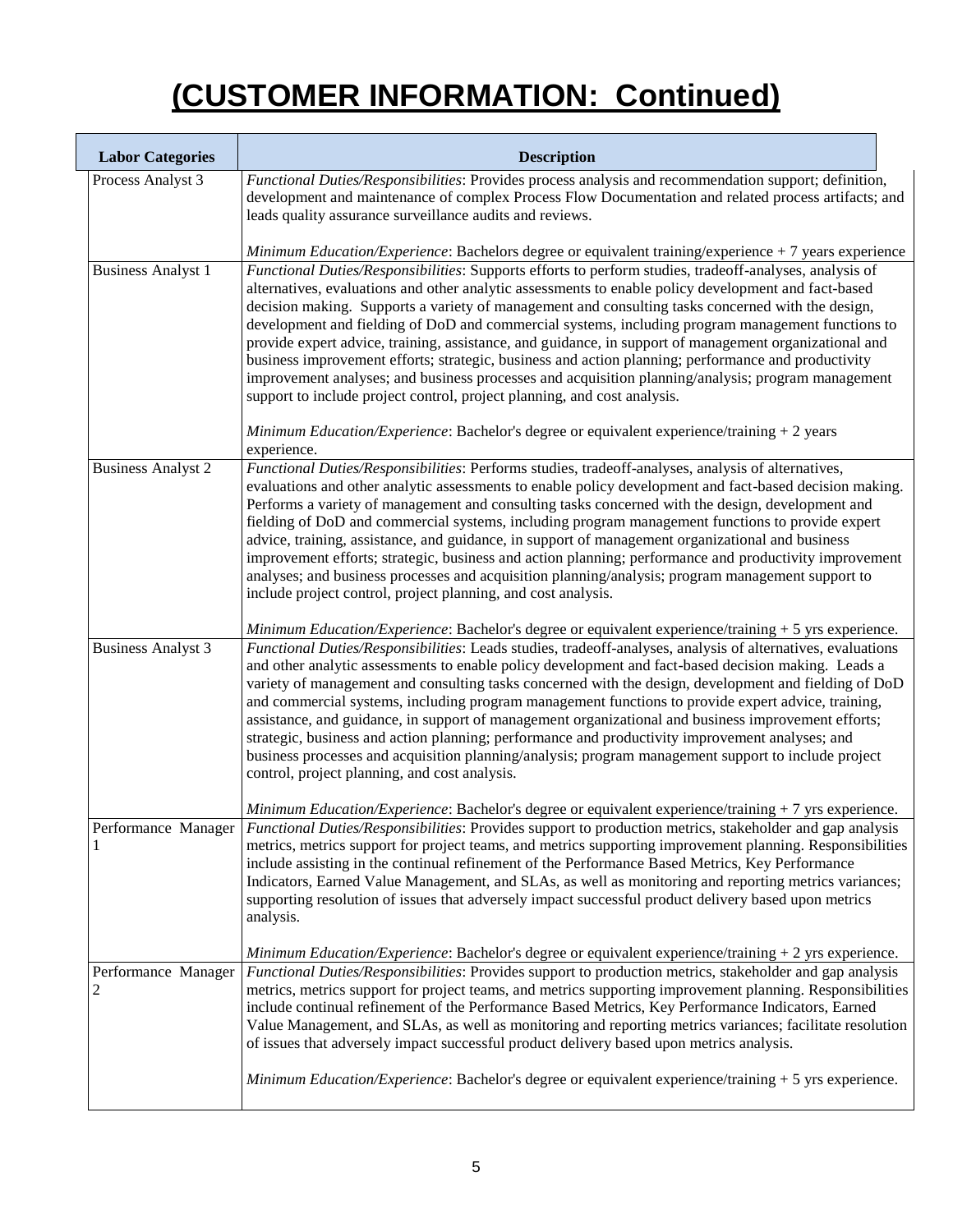| <b>Labor Categories</b>      | <b>Description</b>                                                                                                                                                                                                                                                                                                                                                                                                                                                                                                                                                                                                                                                                    |
|------------------------------|---------------------------------------------------------------------------------------------------------------------------------------------------------------------------------------------------------------------------------------------------------------------------------------------------------------------------------------------------------------------------------------------------------------------------------------------------------------------------------------------------------------------------------------------------------------------------------------------------------------------------------------------------------------------------------------|
| Performance Manager<br>3     | Functional Duties/Responsibilities: Provides expert support to production metrics, stakeholder and gap<br>analysis metrics, metrics support for project teams, and metrics supporting improvement planning.<br>Responsibilities include continual refinement of the Performance Based Metrics, Key Performance<br>Indicators, Earned Value Management, and SLAs, as well as monitoring and reporting metrics variances;<br>facilitate resolution of complex issues that adversely impact successful product delivery based upon<br>metrics analysis.                                                                                                                                  |
|                              | Minimum Education/Experience: Bachelor's degree or equivalent experience/training + 7 yrs experience.                                                                                                                                                                                                                                                                                                                                                                                                                                                                                                                                                                                 |
| <b>Acquisition Analyst 1</b> | Functional Duties/Responsibilities: Supports the acquisition of products and services. Responsibilities<br>include assisting requiring organizations with procurement planning, input to procurement packages<br>(Procurement Plans, Market Analysis, Statements of Work, and Independent Government Cost Estimate,<br>Technical Evaluation Plans, Evaluation Criteria, etc.) and supporting interaction between the Contracting<br>Officer and requiring organizations.<br>Minimum Education/Experience: Position requires a Bachelors degree or equivalent experience + 2 years                                                                                                     |
|                              | experience.                                                                                                                                                                                                                                                                                                                                                                                                                                                                                                                                                                                                                                                                           |
| <b>Acquisition Analyst 2</b> | Functional Duties/Responsibilities: Supports the acquisition of products and services. Responsibilities<br>include assisting requiring organizations with procurement planning, preparation of complete<br>procurement packages (Procurement Plans, Market Analysis, Statements of Work, and Independent<br>Government Cost Estimate, Technical Evaluation Plans, Evaluation Criteria, etc.) and acting as a liaison<br>between the Contracting Officer and requiring organizations.                                                                                                                                                                                                  |
|                              | Minimum Education/Experience: Position requires a Bachelors degree or equivalent experience + 5 years<br>experience.                                                                                                                                                                                                                                                                                                                                                                                                                                                                                                                                                                  |
| <b>Acquisition Analyst 3</b> | Functional Duties/Responsibilities: Supports large or complex acquisition of products and services.<br>Responsibilities include assisting requiring organizations with procurement planning, preparation of<br>complete procurement packages (Procurement Plans, Market Analysis, Statements of Work, and<br>Independent Government Cost Estimate, Technical Evaluation Plans, Evaluation Criteria, etc.) and acting<br>as a liaison between the Contracting Officer and requiring organizations.                                                                                                                                                                                     |
|                              | Minimum Education/Experience: Position requires a Bachelors degree or equivalent experience + 7 years<br>experience.                                                                                                                                                                                                                                                                                                                                                                                                                                                                                                                                                                  |
| Program Manager 1            | Functional Duties/Responsibilities: Serves as the customer's point of contact and provides program<br>management supervision and guidance for all personnel. Responsibilities include providing advice,<br>organizing, planning, directing, and managing staff to ensure that goals and objectives of programs, as<br>well as, problem resolution and customer satisfaction, are accomplished within prescribed time frames<br>and funding parameters, identifying program requirements; translating the requirements into project plans<br>and milestones; directing and implementing plans; and presenting formal project status/plan briefings to<br>the customer.                 |
|                              | Minimum Education/Experience: Bachelor's degree or equivalent experience is required. Masters degree<br>preferred $+7$ years of project management experience required.                                                                                                                                                                                                                                                                                                                                                                                                                                                                                                               |
| Program Manager 2            | Functional Duties/Responsibilities: Serves as the customer's point of contact and provides program<br>management supervision and guidance for all personnel. Responsibilities include providing advice,<br>organizing, planning, directing, and managing staff to ensure that goals and objectives of large or complex<br>programs as well as, problem resolution and customer satisfaction, are accomplished within prescribed<br>time frames and funding parameters, identifying program requirements; translating the requirements into<br>project plans and milestones; directing and implementing plans; and presenting formal project status/plan<br>briefings to the customer. |
|                              | Minimum Education/Experience: Bachelor's degree or equivalent experience is required. Masters degree                                                                                                                                                                                                                                                                                                                                                                                                                                                                                                                                                                                  |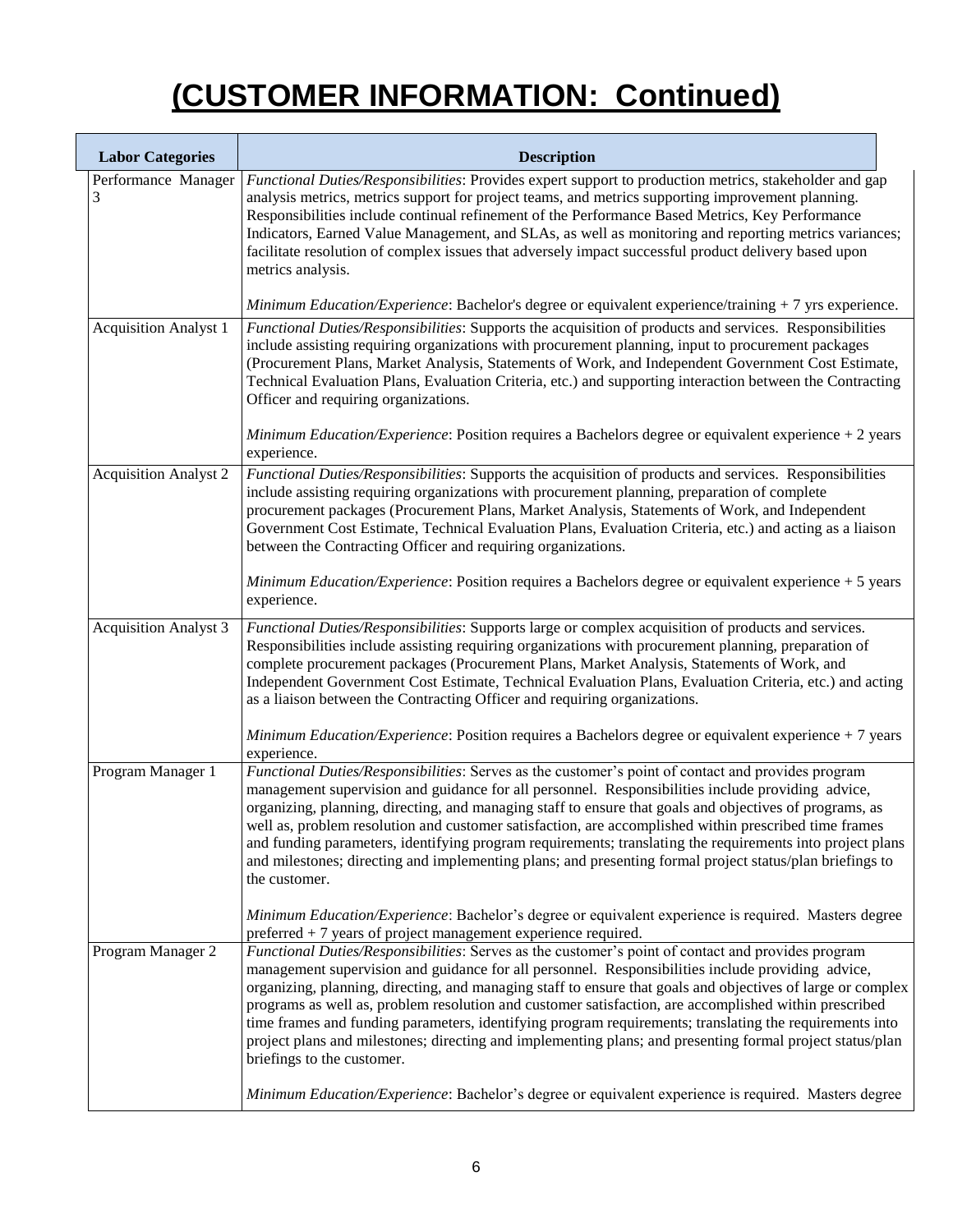| <b>Labor Categories</b> | <b>Description</b>                                                                                                                                                                                                                                                                                                                                                                                                                                                                                                                                                                                                                                                                                                                                                                                                                                                                                                                                                                                                                                                                                                                                                                                                                                                                                                                                                                                                                                                                                                                                                                                                                                                      |
|-------------------------|-------------------------------------------------------------------------------------------------------------------------------------------------------------------------------------------------------------------------------------------------------------------------------------------------------------------------------------------------------------------------------------------------------------------------------------------------------------------------------------------------------------------------------------------------------------------------------------------------------------------------------------------------------------------------------------------------------------------------------------------------------------------------------------------------------------------------------------------------------------------------------------------------------------------------------------------------------------------------------------------------------------------------------------------------------------------------------------------------------------------------------------------------------------------------------------------------------------------------------------------------------------------------------------------------------------------------------------------------------------------------------------------------------------------------------------------------------------------------------------------------------------------------------------------------------------------------------------------------------------------------------------------------------------------------|
|                         | preferred + 10 years of project management experience required.                                                                                                                                                                                                                                                                                                                                                                                                                                                                                                                                                                                                                                                                                                                                                                                                                                                                                                                                                                                                                                                                                                                                                                                                                                                                                                                                                                                                                                                                                                                                                                                                         |
| Program Manager 3       | Functional Duties/Responsibilities: Serves as the customer's point of contact and provides program<br>management supervision and guidance for all personnel. Responsibilities include providing advice,<br>organizing, planning, directing, and managing staff to ensure that goals and objectives of complex or<br>high-risk programs as well as, problem resolution and customer satisfaction, are accomplished within<br>prescribed time frames and funding parameters, identifying program requirements; translating the<br>requirements into project plans and milestones; directing and implementing plans; and presenting formal<br>project status/plan briefings to the customer.<br>Minimum Education/Experience: Bachelor's degree or equivalent experience is required. Masters degree<br>preferred + 15 years of project management experience required.                                                                                                                                                                                                                                                                                                                                                                                                                                                                                                                                                                                                                                                                                                                                                                                                    |
| Project Manager 1       | Functional Duties/Responsibilities: Provides management services, including lifecycle oversight, of<br>deployed and fielded agency systems and project management support to include project control, project<br>planning, and cost analysis. Supports studies, tradeoff-analyses, analysis of alternatives, evaluations and<br>other analytic assessments to provide recommendations on the evolution and operations of deployed<br>systems. Responsible for all aspects of project performance to include technical, contractual and<br>administrative. Participates in planning, tracking, analysis, and reporting of project cost and schedule<br>activities. Responsibilities include assisting in establishing and maintaining cost and schedule baselines;<br>developing and maintaining Estimates at Completion (EACs) for projects; providing data and reporting<br>formats for all types and levels of program reviews; preparing input to written and verbal reports to<br>management to identify cost and schedule variances and assisting in preparation of budgets; reviews<br>budget proposals; prepares documentation for justification. Manages and supervises personnel involved in<br>all aspects of project activity, organizes and assigns responsibilities to subordinates and oversees the<br>successful completion of all tasks.<br>Minimum Education/Experience: Bachelor's degree or equivalent training + 2 years task or project<br>management experience required.                                                                                                                                                                         |
| Project Manager 2       | Functional Duties/Responsibilities: Provides management services, including lifecycle oversight, of<br>deployed and fielded agency systems and project management support to include project control, project<br>planning, and cost analysis. Performs studies, tradeoff-analyses, analysis of alternatives, evaluations and<br>other analytic assessments to provide recommendations on the evolution and operations of deployed<br>systems. Responsible for all aspects of project performance to include technical, contractual and<br>administrative, including managing and supervising personnel involved in all aspects of project activity,<br>organizing and assigning responsibilities to subordinates and overseeing the successful completion of all<br>tasks. Participates in planning, tracking, analysis, and reporting of project cost and schedule activities.<br>Responsibilities include assisting in establishing and maintaining cost and schedule baselines; developing<br>and maintaining Estimates at Completion (EACs) for projects; providing data and reporting formats for all<br>types and levels of program reviews; preparing input to written and verbal reports to management to<br>identify cost and schedule variances and assisting in preparation of budgets; reviews budget proposals;<br>prepares documentation for justification. Manages and supervises personnel involved in all aspects of<br>project activity, organizes and assigns responsibilities to subordinates and oversees the successful<br>completion of all tasks.<br>Minimum Education/Experience: Bachelor's degree or equivalent experience + 5 years project |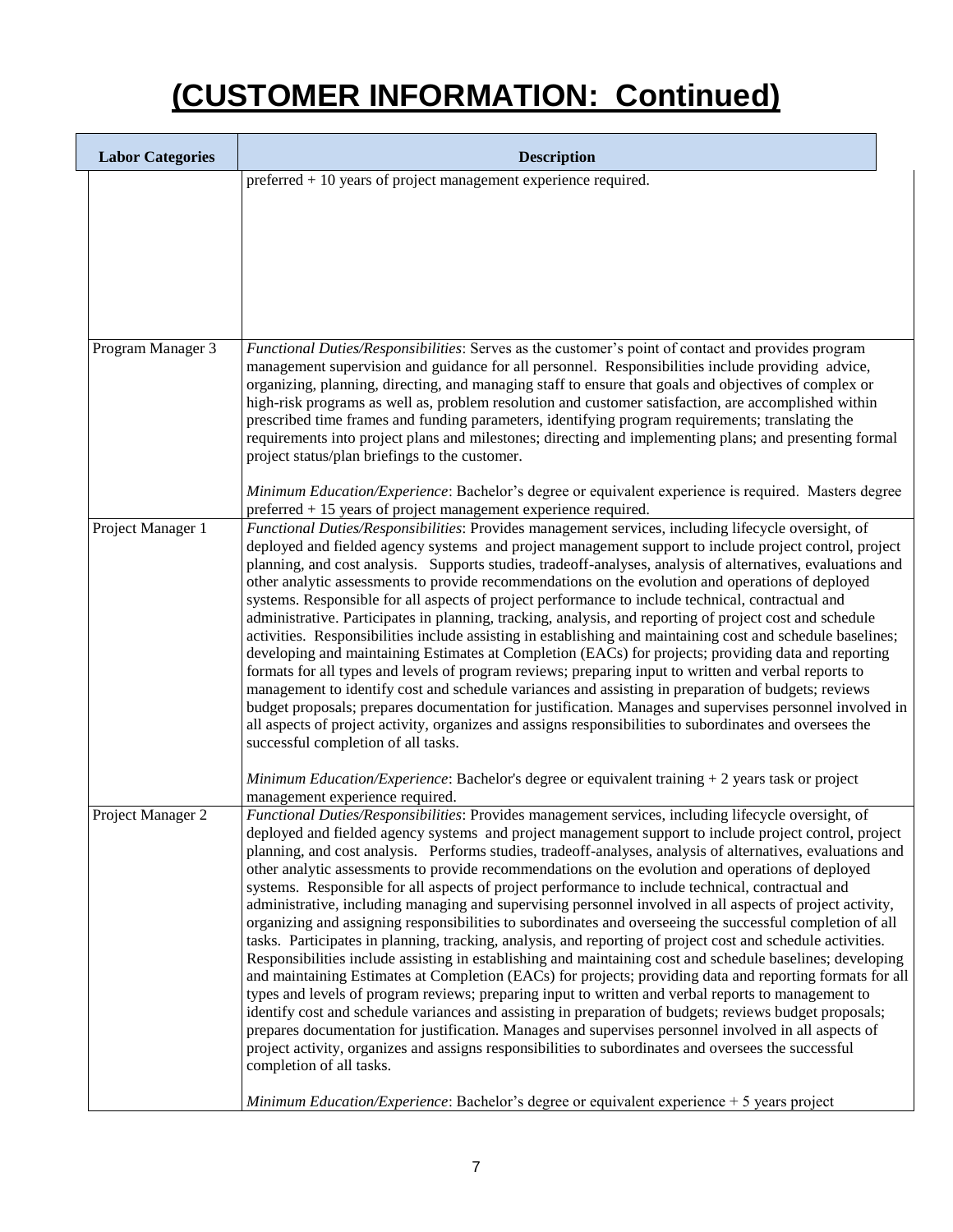| <b>Labor Categories</b>               | <b>Description</b>                                                                                                                                                                                                                                                                                                                                                                                                                                                                                                                                                                                                                                                                                                                                                                                                                                                                                                                                                                                                                                                                                                                                                                                                                                                                                                                                                                                                                                                                                                                                                                  |
|---------------------------------------|-------------------------------------------------------------------------------------------------------------------------------------------------------------------------------------------------------------------------------------------------------------------------------------------------------------------------------------------------------------------------------------------------------------------------------------------------------------------------------------------------------------------------------------------------------------------------------------------------------------------------------------------------------------------------------------------------------------------------------------------------------------------------------------------------------------------------------------------------------------------------------------------------------------------------------------------------------------------------------------------------------------------------------------------------------------------------------------------------------------------------------------------------------------------------------------------------------------------------------------------------------------------------------------------------------------------------------------------------------------------------------------------------------------------------------------------------------------------------------------------------------------------------------------------------------------------------------------|
|                                       | management experience required.                                                                                                                                                                                                                                                                                                                                                                                                                                                                                                                                                                                                                                                                                                                                                                                                                                                                                                                                                                                                                                                                                                                                                                                                                                                                                                                                                                                                                                                                                                                                                     |
| Project Manager 3                     | Functional Duties/Responsibilities: Provides management services, including lifecycle oversight, of<br>deployed and fielded agency systems and project management support to include project control, project<br>planning, and cost analysis. Leads studies, tradeoff-analyses, analysis of alternatives, evaluations and<br>other analytic assessments to provide recommendations on the evolution and operations of deployed<br>systems. Responsible for all aspects of performance on large or high-risk projects to include technical,<br>contractual and administrative, including managing and supervising personnel involved in all aspects of<br>project activity, organizing and assigning responsibilities to subordinates and overseeing the successful<br>completion of all tasks. Leads planning, tracking, analysis, and reporting of project cost and schedule<br>activities. Responsibilities include assisting in establishing and maintaining cost and schedule baselines;<br>developing and maintaining Estimates at Completion (EACs) for projects; providing data and reporting<br>formats for all types and levels of program reviews; preparing input to written and verbal reports to<br>management to identify cost and schedule variances and assisting in preparation of budgets; reviews<br>budget proposals; prepares documentation for justification. Manages and supervises personnel involved in<br>all aspects of project activity, organizes and assigns responsibilities to subordinates and oversees the<br>successful completion of all tasks. |
|                                       | Minimum Education/Experience: Bachelor's degree or equivalent experience + 7 years project<br>management experience required.                                                                                                                                                                                                                                                                                                                                                                                                                                                                                                                                                                                                                                                                                                                                                                                                                                                                                                                                                                                                                                                                                                                                                                                                                                                                                                                                                                                                                                                       |
| <b>Quality Assurance</b><br>Analyst 2 | Functional Duties/Responsibilities: Provides quality assurance consulting services in support of mission<br>objectives. Responsibilities include researching and analyzing quality goals, recommending quality<br>initiatives that drive organizational and mission success, determining the resources required for quality<br>assurance and control activities, advising on and developing quality assurance surveillance plans;<br>conducting formal and informal reviews at predetermined points and reporting findings to management<br>and leadership.                                                                                                                                                                                                                                                                                                                                                                                                                                                                                                                                                                                                                                                                                                                                                                                                                                                                                                                                                                                                                         |
|                                       | Minimum Education/Experience: Bachelor's degree or equivalent training and/ or 5 years quality<br>assurance or systems configuration experience.                                                                                                                                                                                                                                                                                                                                                                                                                                                                                                                                                                                                                                                                                                                                                                                                                                                                                                                                                                                                                                                                                                                                                                                                                                                                                                                                                                                                                                    |
| Principle Consultant 1                | Functional Duties/Responsibilities: Advises on complex, unique or urgent projects and client initiatives.<br>Responsibilities include anticipating future customer, industry and business trends; providing input for<br>organizational structure and re-organization and associated change management actions that need to be<br>taken; assistance to senior government managers on establishing mission vision, achieving mission goals,<br>and providing management advice; providing expert support in mission-oriented projects and creating<br>innovative solutions to problems involving technology, methodology, tools and solution components.                                                                                                                                                                                                                                                                                                                                                                                                                                                                                                                                                                                                                                                                                                                                                                                                                                                                                                                             |
|                                       | Minimum Education/Experience: Position requires Master's degree or advanced training in management<br>consulting or equivalent training $+7$ years experience.                                                                                                                                                                                                                                                                                                                                                                                                                                                                                                                                                                                                                                                                                                                                                                                                                                                                                                                                                                                                                                                                                                                                                                                                                                                                                                                                                                                                                      |